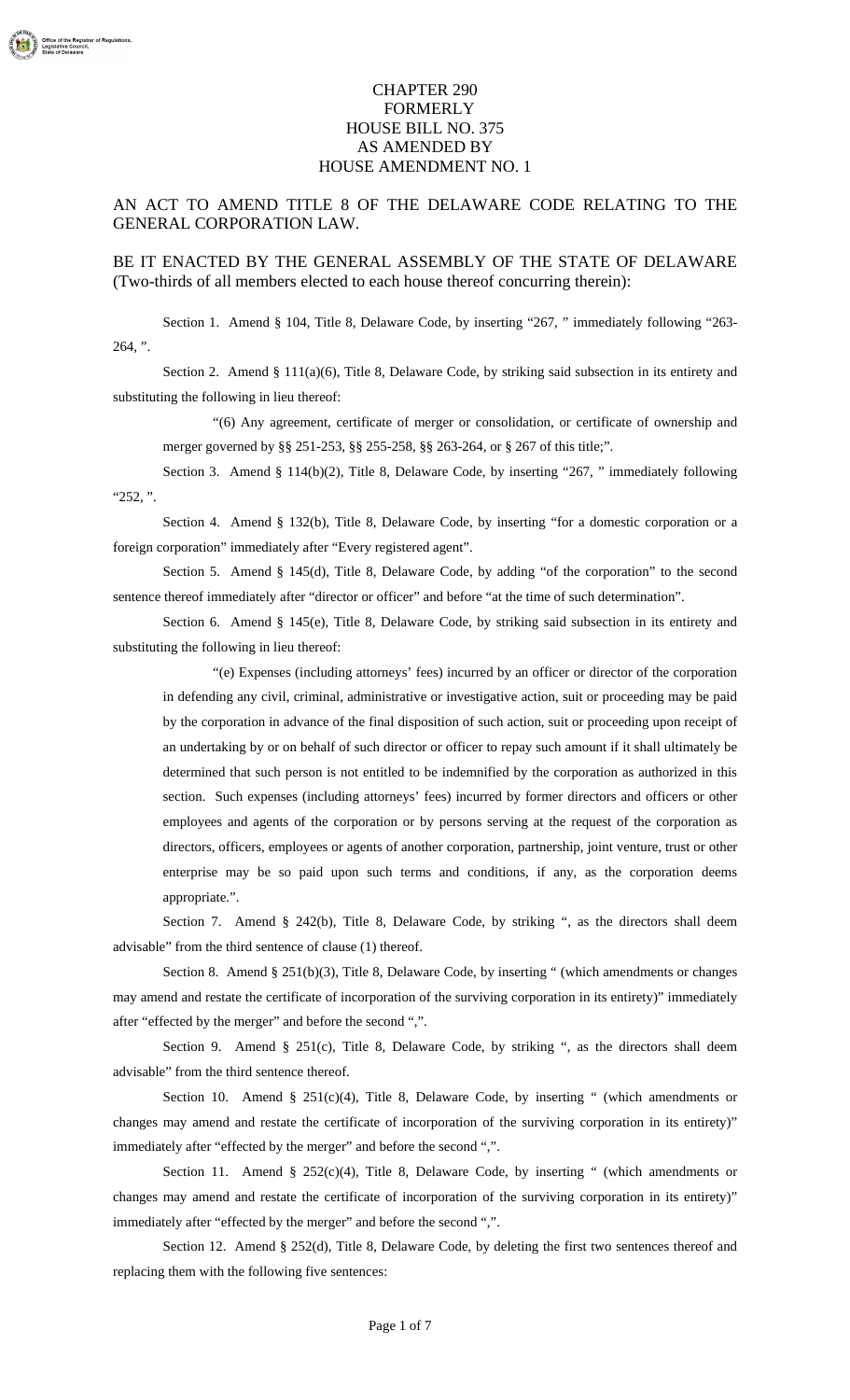"If the corporation surviving or resulting from the merger or consolidation is to be governed by the laws of the District of Columbia or any state or jurisdiction other than this State, it shall agree that it may be served with process in this State in any proceeding for enforcement of any obligation of any constituent corporation of this State, as well as for enforcement of any obligation of the surviving or resulting corporation arising from the merger or consolidation, including any suit or other proceeding to enforce the right of any stockholders as determined in appraisal proceedings pursuant to § 262 of this title, and shall irrevocably appoint the Secretary of State as its agent to accept service of process in any such suit or other proceedings and shall specify the address to which a copy of such process shall be mailed by the Secretary of State. Process may be served upon the Secretary of State under this subsection by means of electronic transmission but only as prescribed by the Secretary of State. The Secretary of State is authorized to issue such rules and regulations with respect to such service as the Secretary of State deems necessary or appropriate. In the event of such service upon the Secretary of State in accordance with this subsection, the Secretary of State shall forthwith notify such surviving or resulting corporation thereof by letter, directed to such surviving or resulting corporation at its address so specified, unless such surviving or resulting corporation shall have designated in writing to the Secretary of State a different address for such purpose, in which case it shall be mailed to the last address so designated. Such letter shall be sent by a mail or courier service that includes a record of mailing or deposit with the courier and a record of delivery evidenced by the signature of the recipient.".

Section 13. Amend § 253(a), Title 8, Delaware Code, by striking the last sentence of said subsection in its entirety and substituting the following in lieu thereof:

"If the surviving corporation exists under the laws of the District of Columbia or any state or jurisdiction other than this State, (1) subsection (d) of § 252 of this title or subsection (c) of § 258 of this title, as applicable, shall also apply to a merger under this section and (2) the terms and conditions of the merger shall obligate the surviving corporation to provide the agreement, and take the actions, required by subsection (d) of  $\S 252$  of this title or subsection (c) of  $\S 258$  of this title, as applicable.".

Section 14. Amend § 254(d)(4), Title 8, Delaware Code, by inserting " (which amendments or changes may amend and restate the certificate of incorporation of the surviving corporation in its entirety)" immediately after "effected by the merger" and before the second ",".

Section 15. Amend § 256(d), Title 8, Delaware Code, by deleting the first two sentences thereof and replacing them with the following five sentences:

"If the corporation surviving or resulting from the merger or consolidation is to be governed by the laws of any state other than this State, it shall agree that it may be served with process in this State in any proceeding for enforcement of any obligation of any constituent corporation of this State, as well as for enforcement of any obligation of the surviving or resulting corporation arising from the merger or consolidation and shall irrevocably appoint the Secretary of State as its agent to accept service of process in any suit or other proceedings and shall specify the address to which a copy of such process shall be mailed by the Secretary of State. Process may be served upon the Secretary of State under this subsection by means of electronic transmission but only as prescribed by the Secretary of State. The Secretary of State is authorized to issue such rules and regulations with respect to such service as the Secretary of State deems necessary or appropriate. In the event of such service upon the Secretary of State in accordance with this subsection, the Secretary of State shall forthwith notify such surviving or resulting corporation thereof by letter, directed to such corporation at its address so specified, unless such surviving or resulting corporation shall have designated in writing to the Secretary of State a different address for such purpose, in which case it shall be mailed to the last address so designated. Such letter shall be sent by a mail or courier service that includes a record of mailing or deposit with the courier and a record of delivery evidenced by the signature of the recipient.".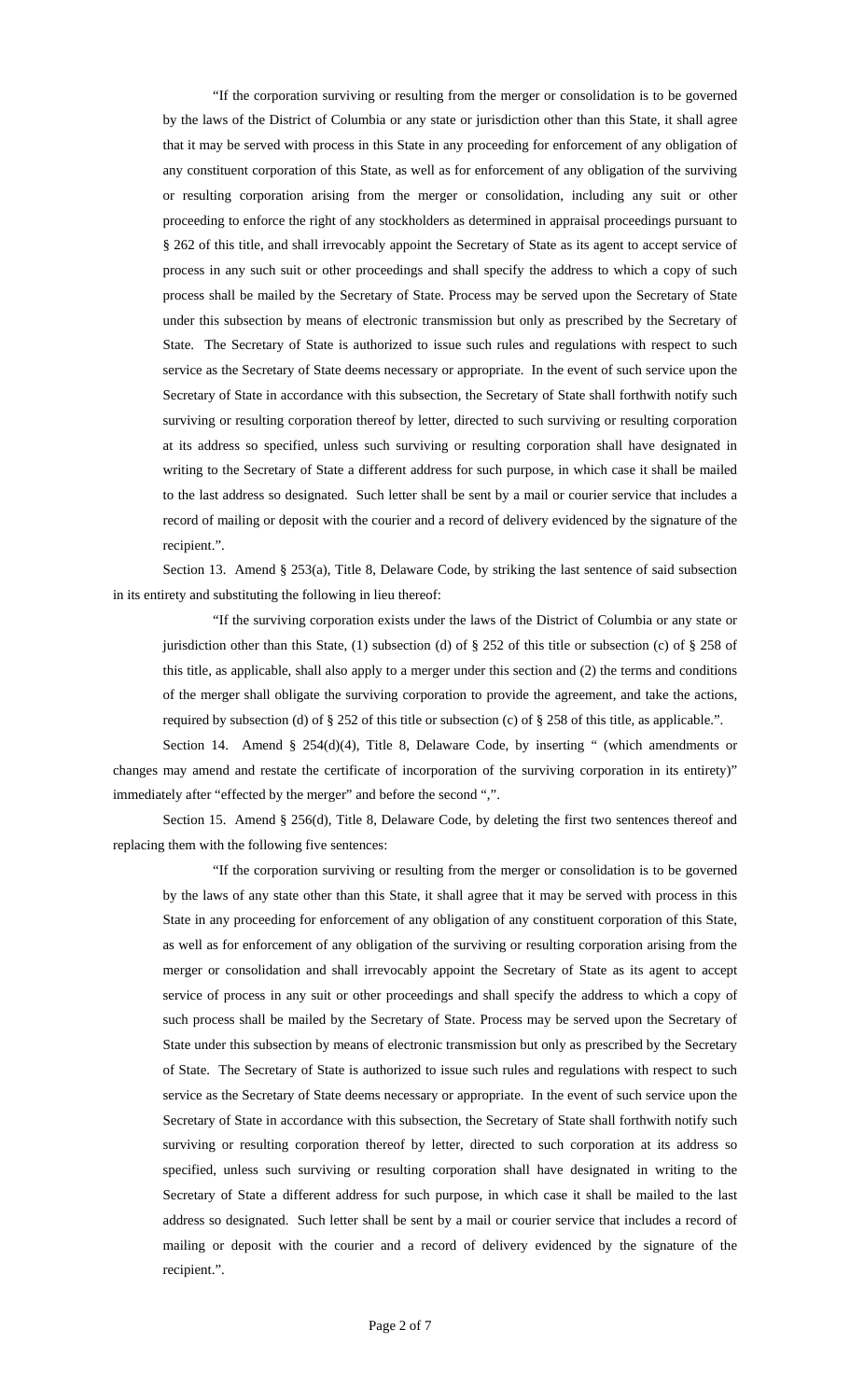Section 16. Amend § 262(b)(3), Title 8, Delaware Code, by striking said subsection in its entirety and substituting the following in lieu thereof:

"(3) In the event all of the stock of a subsidiary Delaware corporation party to a merger effected under § 253 or § 267 of this title is not owned by the parent immediately prior to the merger, appraisal rights shall be available for the shares of the subsidiary Delaware corporation.".

Section 17. Amend § 262(d)(2), Title 8, Delaware Code, by striking "§ 228 or § 253" where it appears in the first sentence of said subsection and substituting in lieu thereof "§ 228, § 253, or § 267".

Section 18. Amend § 263(c)(4), Title 8, Delaware Code, by inserting " (which amendments or changes may amend and restate the certificate of incorporation of the surviving corporation in its entirety)" immediately after "effected by the merger" and before the second ",".

Section 19. Amend § 263(d), Title 8, Delaware Code, by deleting the first two sentences thereof and replacing them with the following five sentences:

"If the entity surviving or resulting from the merger or consolidation is to be governed by the laws of the District of Columbia or any state other than this State, it shall agree that it may be served with process in this State in any proceeding for enforcement of any obligation of any constituent corporation or partnership of this State, as well as for enforcement of any obligation of the surviving or resulting corporation or partnership arising from the merger or consolidation, including any suit or other proceeding to enforce the right of any stockholders as determined in appraisal proceedings pursuant to § 262 of this title, and shall irrevocably appoint the Secretary of State as its agent to accept service of process in any such suit or other proceedings and shall specify the address to which a copy of such process shall be mailed by the Secretary of State. Process may be served upon the Secretary of State under this subsection by means of electronic transmission but only as prescribed by the Secretary of State. The Secretary of State is authorized to issue such rules and regulations with respect to such service as the Secretary of State deems necessary or appropriate. In the event of such service upon the Secretary of State in accordance with this subsection, the Secretary of State shall forthwith notify such surviving or resulting corporation or partnership thereof by letter, directed to such surviving or resulting corporation or partnership at its address so specified, unless such surviving or resulting corporation or partnership shall have designated in writing to the Secretary of State a different address for such purpose, in which case it shall be mailed to the last address so designated. Such letter shall be sent by a mail or courier service that includes a record of mailing or deposit with the courier and a record of delivery evidenced by the signature of the recipient.".

Section 20. Amend § 264(c)(4), Title 8, Delaware Code, by inserting " (which amendments or changes may amend and restate the certificate of incorporation of the surviving corporation in its entirety)" immediately after "effected by the merger" and before the second ",".

Section 21. Amend § 264(d), Title 8, Delaware Code, by deleting the first two sentences thereof and replacing them with the following five sentences:

"If the entity surviving or resulting from the merger or consolidation is to be governed by the laws of the District of Columbia or any state other than this State, it shall agree that it may be served with process in this State in any proceeding for enforcement of any obligation of any constituent corporation or limited liability company of this State, as well as for enforcement of any obligation of the surviving or resulting corporation or limited liability company arising from the merger or consolidation, including any suit or other proceeding to enforce the right of any stockholders as determined in appraisal proceedings pursuant to the provisions of § 262 of this title, and shall irrevocably appoint the Secretary of State as its agent to accept service of process in any such suit or other proceedings and shall specify the address to which a copy of such process shall be mailed by the Secretary of State. Process may be served upon the Secretary of State under this subsection by means of electronic transmission but only as prescribed by the Secretary of State. The Secretary of State is authorized to issue such rules and regulations with respect to such service as the Secretary of State deems necessary or appropriate. In the event of such service upon the Secretary of State in accordance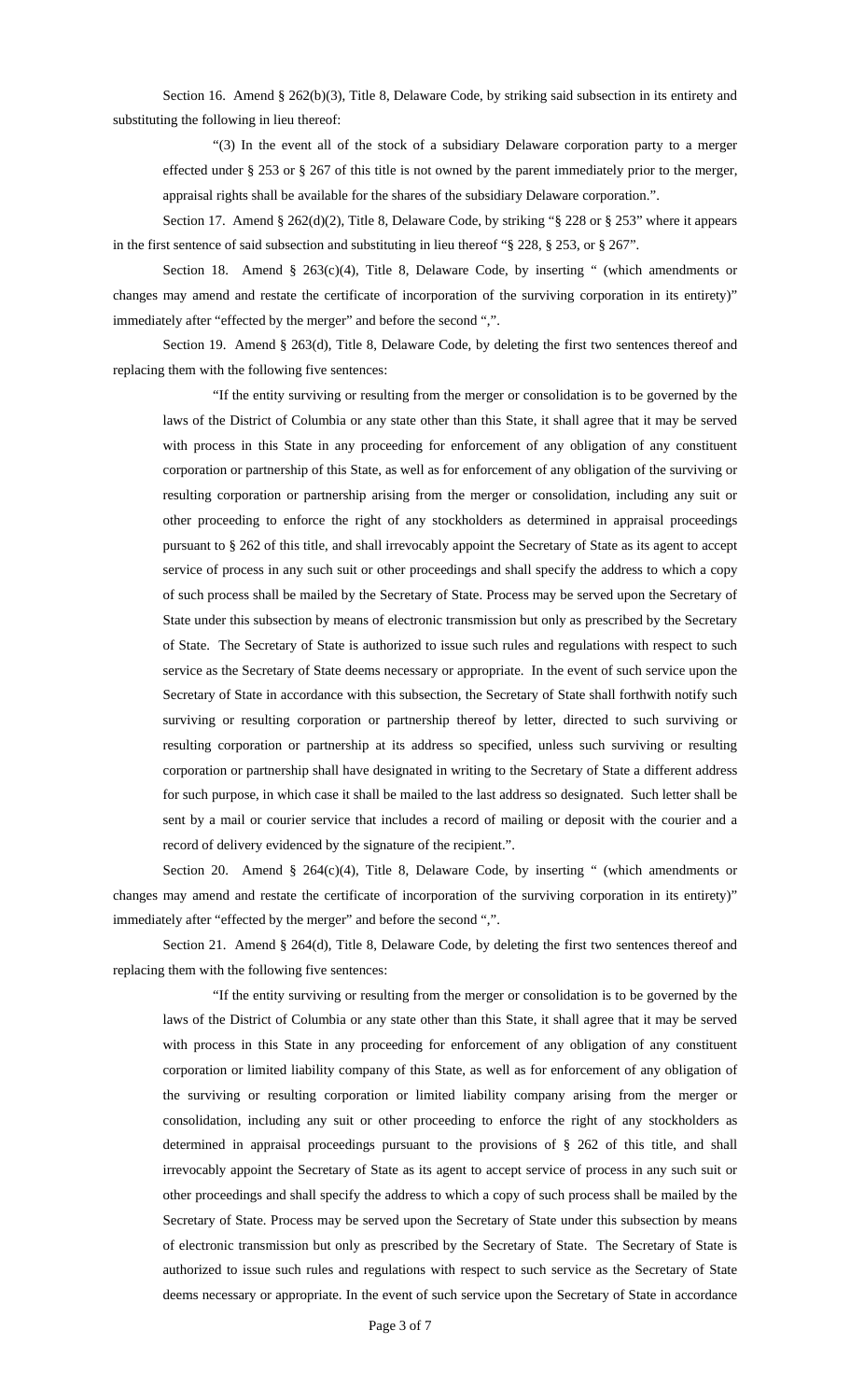with this subsection, the Secretary of State shall forthwith notify such surviving or resulting corporation or limited liability company thereof by letter, directed to such surviving or resulting corporation or limited liability company at its address so specified, unless such surviving or resulting corporation or limited liability company shall have designated in writing to the Secretary of State a different address for such purpose, in which case it shall be mailed to the last address so designated. Such letter shall be sent by a mail or courier service that includes a record of mailing or deposit with the courier and a record of delivery evidenced by the signature of the recipient.".

Section 22. Amend § 266(c)(6), Title 8, Delaware Code, by deleting the first two sentences thereof and replacing them with the following five sentences:

"The address to which a copy of the process referred to in subsection  $(c)(5)$  of this section shall be mailed to it by the Secretary of State. Process may be served upon the Secretary of State in accordance with subsection  $(c)(5)$  of this section by means of electronic transmission but only as prescribed by the Secretary of State. The Secretary of State is authorized to issue such rules and regulations with respect to such service as the Secretary of State deems necessary or appropriate. In the event of such service upon the Secretary of State in accordance with subsection  $(c)(5)$  of this section, the Secretary of State shall forthwith notify such corporation that has converted out of the State of Delaware by letter, directed to such corporation that has converted out of the State of Delaware at the address so specified, unless such corporation shall have designated in writing to the Secretary of State a different address for such purpose, in which case it shall be mailed to the last address designated. Such letter shall be sent by a mail or courier service that includes a record of mailing or deposit with the courier and a record of delivery evidenced by the signature of the recipient.".

Section 23. Amend Title 8, Delaware Code, by inserting a new section 267 to read as follows:

"§ 267. Merger of parent entity and subsidiary corporation or corporations.

(a) In any case in which (1) at least 90% of the outstanding shares of each class of the stock of a corporation or corporations (other than a corporation which has in its certificate of incorporation the provision required by §  $251(g)(7)(i)$  of this title), of which class there are outstanding shares that, absent this subsection, would be entitled to vote on such merger, is owned by an Entity, (2) 1 or more of such corporations is a corporation of this State, and (3) any Entity or corporation that is not an Entity or corporation of this State is an Entity or corporation of any other state or the District of Columbia, the laws of which do not forbid such merger, the Entity having such stock ownership may either merge the corporation or corporations into itself and assume all of its or their obligations, or merge itself, or itself and 1 or more of such corporations, into 1 of the other corporations by (a) authorizing such merger in accordance with such Entity's Governing Documents and the laws of the jurisdiction under which such Entity is formed or organized and (b) acknowledging and filing with the Secretary of State, in accordance with § 103 of this title, a certificate of such ownership and merger certifying that such merger was authorized in accordance with such Entity's Governing Documents and the laws of the jurisdiction under which such Entity is formed or organized, such certificate executed in accordance with such Entity's Governing Documents and in accordance with the laws of the jurisdiction under which such Entity is formed or organized; provided, however, that in case the Entity shall not own all the outstanding stock of all the corporations, parties to a merger as aforesaid, (A) the certificate of ownership and merger shall state the terms and conditions of the merger, including the securities, cash, property, or rights to be issued, paid, delivered or granted by the surviving Constituent Party upon surrender of each share of the corporation or corporations not owned by the Entity, or the cancellation of some or all of such shares and (B) such terms and conditions of the merger may not result in a holder of stock in a corporation becoming a general partner in a surviving Entity that is a partnership (other than a limited liability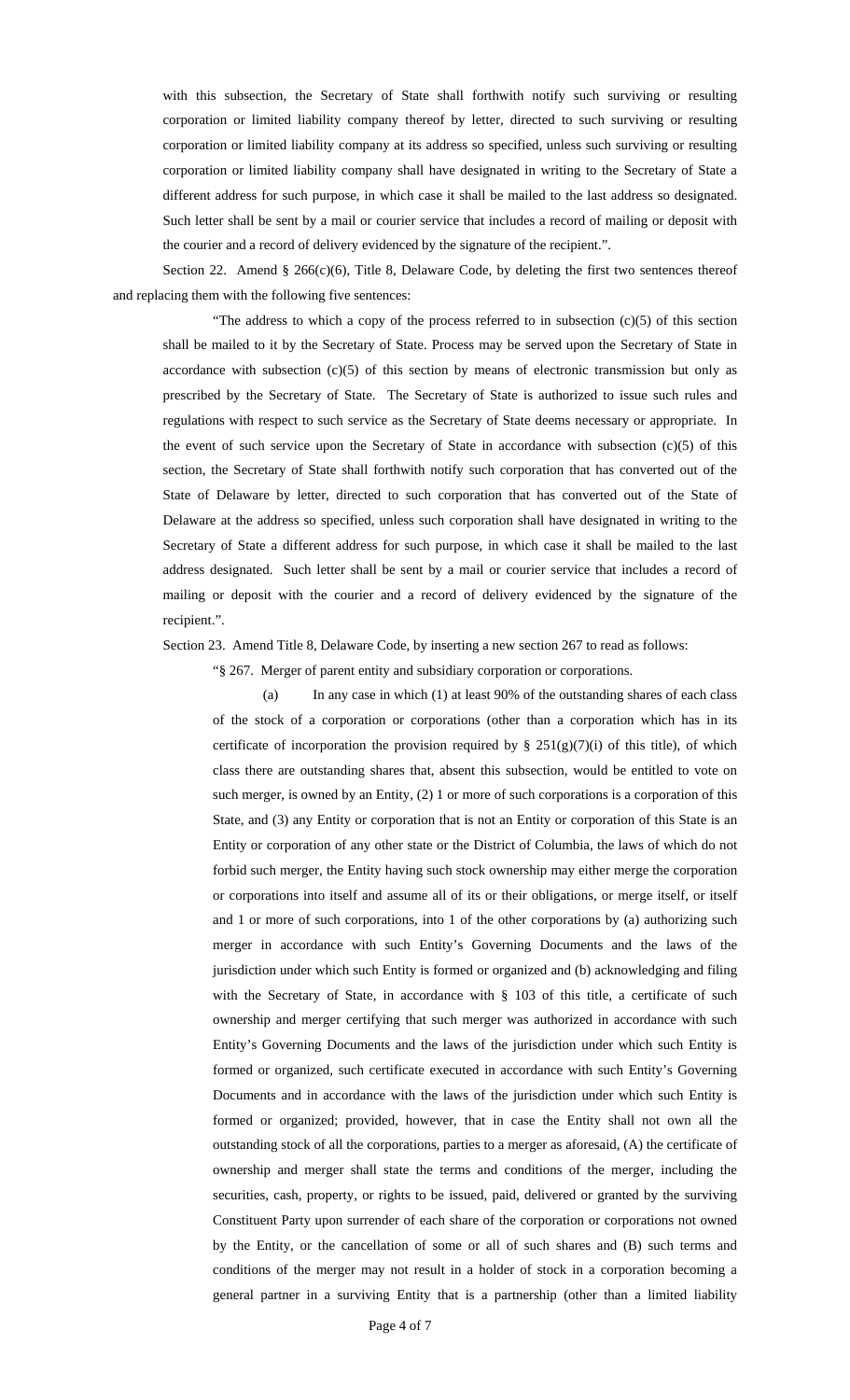partnership or a limited liability limited partnership). Any of the terms of the merger may be made dependent upon facts ascertainable outside of the certificate of ownership and merger, provided that the manner in which such facts shall operate upon the terms of the merger is clearly and expressly set forth in the certificate of ownership and merger. The term "facts," as used in the preceding sentence, includes, but is not limited to, the occurrence of any event, including a determination or action by any person or body, including the Entity. If the surviving Constituent Party exists under the laws of the District of Columbia or any state or jurisdiction other than this State, (1) subsection (d) of § 252 of this title shall also apply to a merger under this section; if the surviving Constituent Party is the Entity, the word "corporation" where applicable, as used in Section 252(d), shall be deemed to include an Entity as defined herein; and (2) the terms and conditions of the merger shall obligate the surviving Constituent Party to provide the agreement, and take the actions, required by subsection (d) of § 252 of this title.

(b) Sections 259, 261, and 328 of this title shall, insofar as they are applicable, apply to a merger under this section, and Section 260 and subsection (e) of § 251 of this title shall apply to a merger under this section in which the surviving Constituent Party is a corporation of this State. For purposes of this subsection, references to "agreement of merger" in subsection (e) of § 251 of this title shall mean the terms and conditions of the merger set forth in the certificate of ownership and merger, and references to "corporation" in §§ 259-261 of this title, and § 328 of this title shall be deemed to include the Entity, as applicable. Section 262 of this title shall not apply to any merger effected under this section, except as provided in subsection (c) of this section.

(c) In the event all of the stock of a Delaware corporation party to a merger effected under this section is not owned by the Entity immediately prior to the merger, the stockholders of such Delaware corporation party to the merger shall have appraisal rights as set forth in § 262 of this title.

(d) A merger may be effected under this section although 1 or more of the Constituent Parties is a corporation organized under the laws of a jurisdiction other than 1 of the United States; provided that the laws of such jurisdiction do not forbid such merger.

(e) As used in this section only, the term:

(1) "Constituent Party" means an Entity or corporation to be merged pursuant to this Section 267;

(2) "Entity" means a partnership (whether general (including a limited liability partnership) or limited (including a limited liability limited partnership)), limited liability company, any association of the kind commonly known as a jointstock association or joint-stock company and any unincorporated association, trust or enterprise having members or having outstanding shares of stock or other evidences of financial or beneficial interest therein, whether formed by agreement or under statutory authority or otherwise; and

(3) "Governing Documents" means a partnership agreement, limited liability company agreement, articles of association or any other instrument containing the provisions by which an Entity is formed or organized.".

Section 24. Amend § 274, Title 8, Delaware Code, by inserting ": " immediately after "stating" in the first sentence thereof and by inserting " the date of filing of the corporation's original certificate of incorporation with the Secretary of State;" immediately after the first ";" in the first sentence thereof.

Section 25. Amend § 275(d), Title 8, Delaware Code, by deleting "and" after "; " in subsection (3) thereof, by deleting "." at the end of subsection (4) thereof and substituting in lieu thereof "; and" and by inserting a new subsection (5) at the end thereof as follows: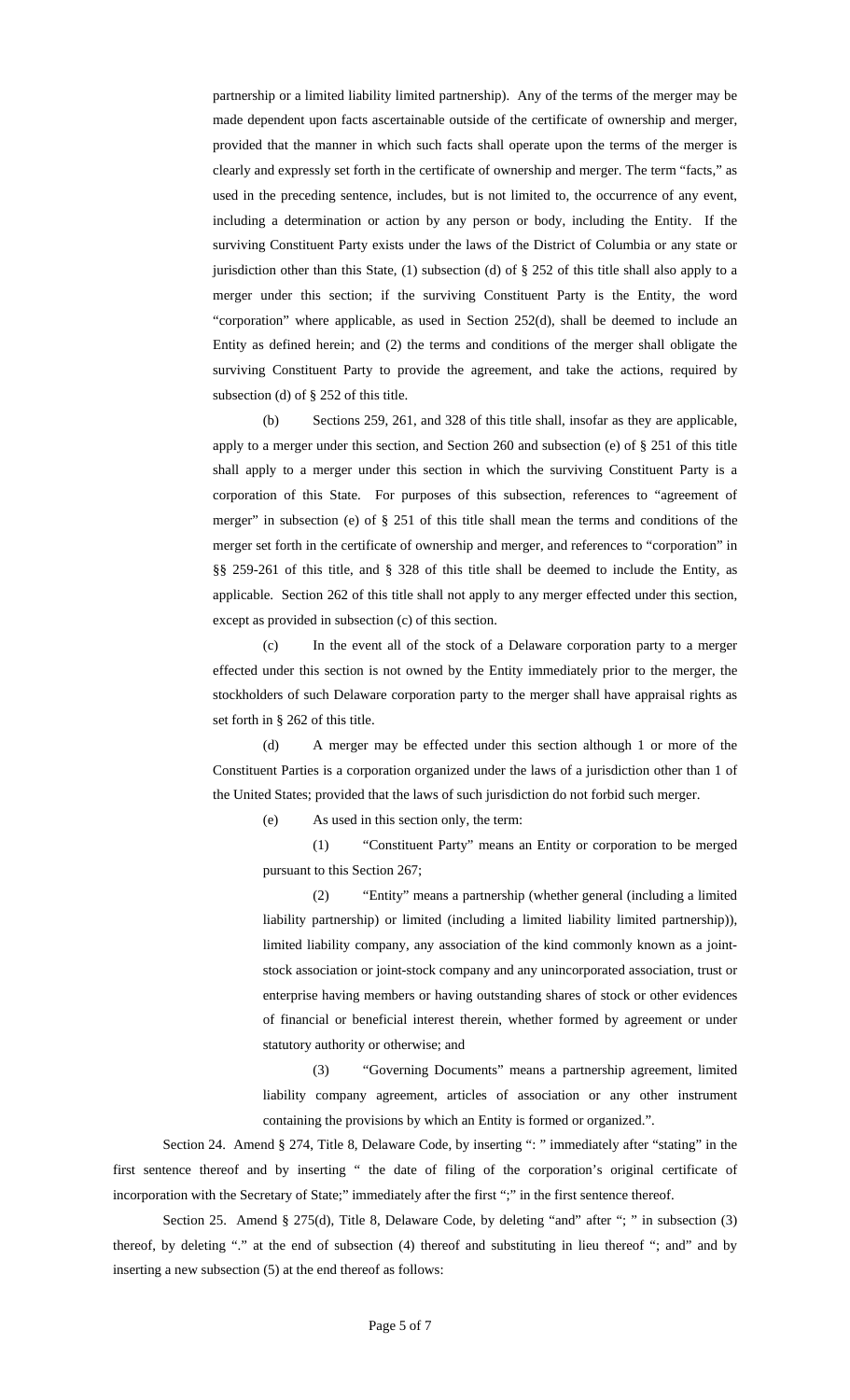"(5) The date of filing of the corporation's original certificate of incorporation with the Secretary of State.".

Section 26. Amend § 278, Title 8, Delaware Code, by adding the following to the end thereof:

"Sections 279 through 282 of this title shall apply to any corporation that has expired by its own limitation, and when so applied, all references in those sections to a dissolved corporation or dissolution shall include a corporation that has expired by its own limitation and to such expiration, respectively.".

Section 27. Amend § 321(b), Title 8, Delaware Code, by deleting the first two sentences thereof and replacing them with the following five sentences:

"In case the officer whose duty it is to serve legal process cannot by due diligence serve the process in any manner provided for by subsection (a) of this section, it shall be lawful to serve the process against the corporation upon the Secretary of State, and such service shall be as effectual for all intents and purposes as if made in any of the ways provided for in subsection (a) hereof. Process may be served upon the Secretary of State under this subsection by means of electronic transmission but only as prescribed by the Secretary of State. The Secretary of State is authorized to issue such rules and regulations with respect to such service as the Secretary of State deems necessary or appropriate. In the event that service is effected through the Secretary of State in accordance with this subsection, the Secretary of State shall forthwith notify the corporation by letter, directed to the corporation at its principal place of business as it appears on the records relating to such corporation on file with the Secretary of State or, if no such address appears, at its last registered office. Such letter shall be sent by a mail or courier service that includes a record of mailing or deposit with the courier and a record of delivery evidenced by the signature of the recipient.".

Section 28. Amend § 371(b)(1), Title 8, Delaware Code, by inserting ", as of a date not earlier than 6 months prior to the filing date," immediately after "certificate" in the first sentence thereof.

Section 29. Amend § 371(b)(2), Title 8, Delaware Code, by deleting "which agent shall be either an individual resident in this State when appointed or another corporation authorized to transact business in this State" in the first sentence thereof and inserting in lieu thereof "which agent may be any of the foreign corporation itself, an individual resident in this State, a domestic corporation, a domestic partnership (whether general (including a limited liability partnership) or limited (including a limited liability limited partnership)), a domestic limited liability company, a domestic statutory trust, a foreign corporation (other than the foreign corporation itself), a foreign partnership (whether general (including a limited liability partnership) or limited (including a limited liability limited partnership)), a foreign limited liability company or a foreign statutory trust".

Section 30. Amend § 376(b), Title 8, Delaware Code, by deleting the first two sentences thereof and replacing them with the following five sentences:

"In case the officer whose duty it is to serve legal process cannot by due diligence serve the process in any manner provided for by subsection (a) of this section, it shall be lawful to serve the process against the corporation upon the Secretary of State, and such service shall be as effectual for all intents and purposes as if made in any of the ways provided for in subsection (a) hereof. Process may be served upon the Secretary of State under this subsection by means of electronic transmission but only as prescribed by the Secretary of State. The Secretary of State is authorized to issue such rules and regulations with respect to such service as the Secretary of State deems necessary or appropriate. In the event that service is effected through the Secretary of State in accordance with this subsection, the Secretary of State shall forthwith notify the corporation by letter, directed to the corporation at its principal place of business as it appears on the last annual report filed pursuant to § 374 of this title or, if no such address appears, at its last registered office. Such letter shall be sent by a mail or courier service that includes a record of mailing or deposit with the courier and a record of delivery evidenced by the signature of the recipient.".

Section 31. Amend § 381(c), Title 8, Delaware Code, by adding the following two sentences at the end thereof: